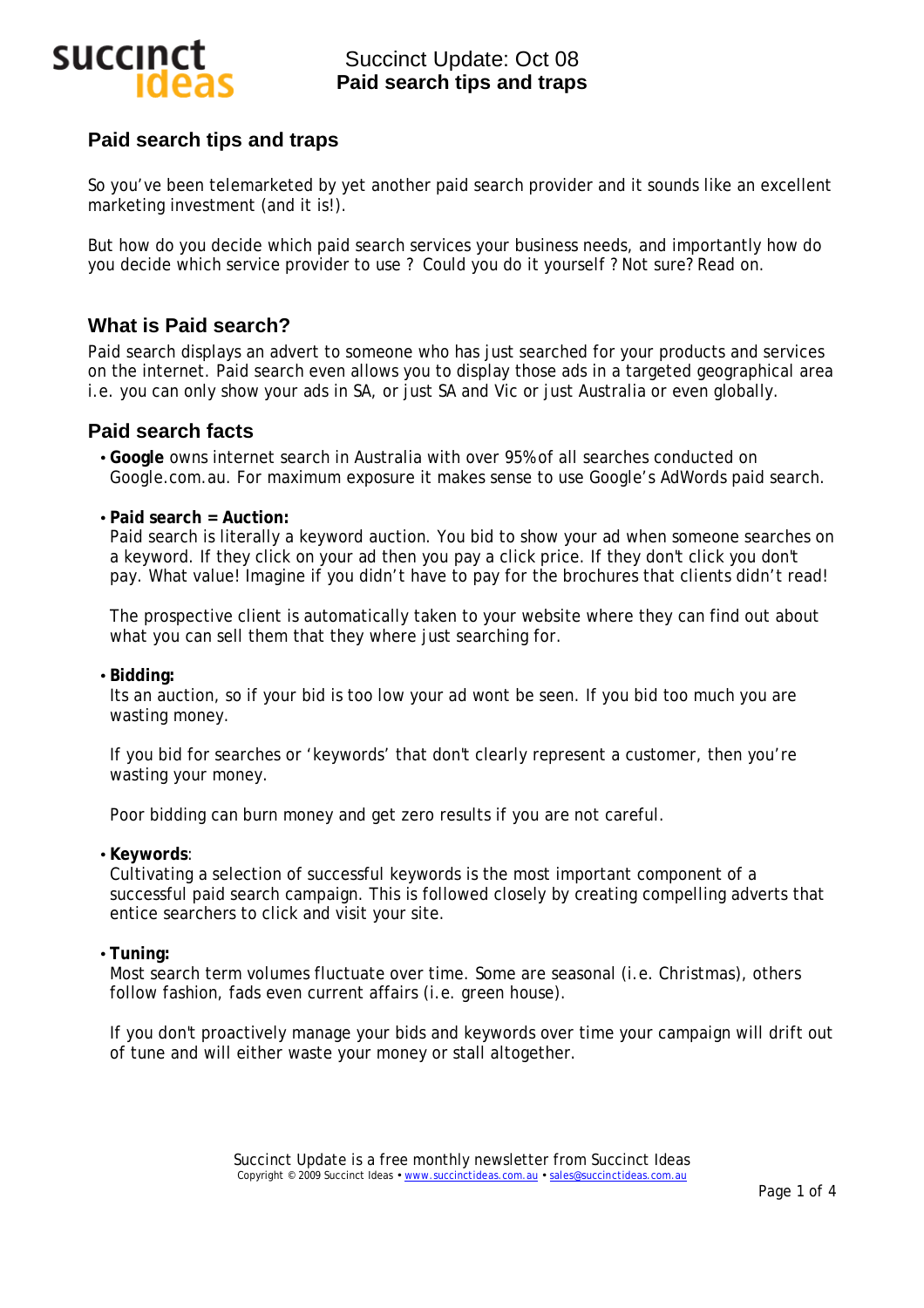

# Succinct Update: Oct 08 **Paid search tips and traps**

## **Setting up Paid search**

Actually setting up paid search is really easy! Well at least setting up a basic campaign is. But if your market is already strongly represented online, suddenly it gets much more challenging.

There is an arsenal of AdWords tuning tools and  $3<sup>rd</sup>$  party products to help you be more competitive.

### **DIY**

It is quite viable for self-motivated and marketing savvy individuals to create a paid search campaign. There's lots of online help and Google even has a 'Starter edition' to make it even easier for you. Go to [www.google.com/adwords](http://www.google.com/adwords) and register.

If there's not much competition in your online marketplace then this is probably all you need to do to dramatically increase the number of sales leads to your website. So do it!

If you find your campaign is not working or it seems to be ridiculously expensive for a click then you probably need assistance from a professional.

### **Paid search specialist**

There is a growing number of good providers offering paid search support, even your web developer maybe able to assist you in setting up an AdWords campaign and getting you going.

## **Assessing Paid Search results**

AdWords includes a very useful management console that shows the status of individual keywords and ads over time. The system can even email you regular reports to keep you informed.

**Google Analytics** is Google's free website traffic tool. It provides a unique holistic view allowing you to examine AdWords and organic search. You can even track paid search traffic through your site, but only if the Analytics and AdWords accounts are linked.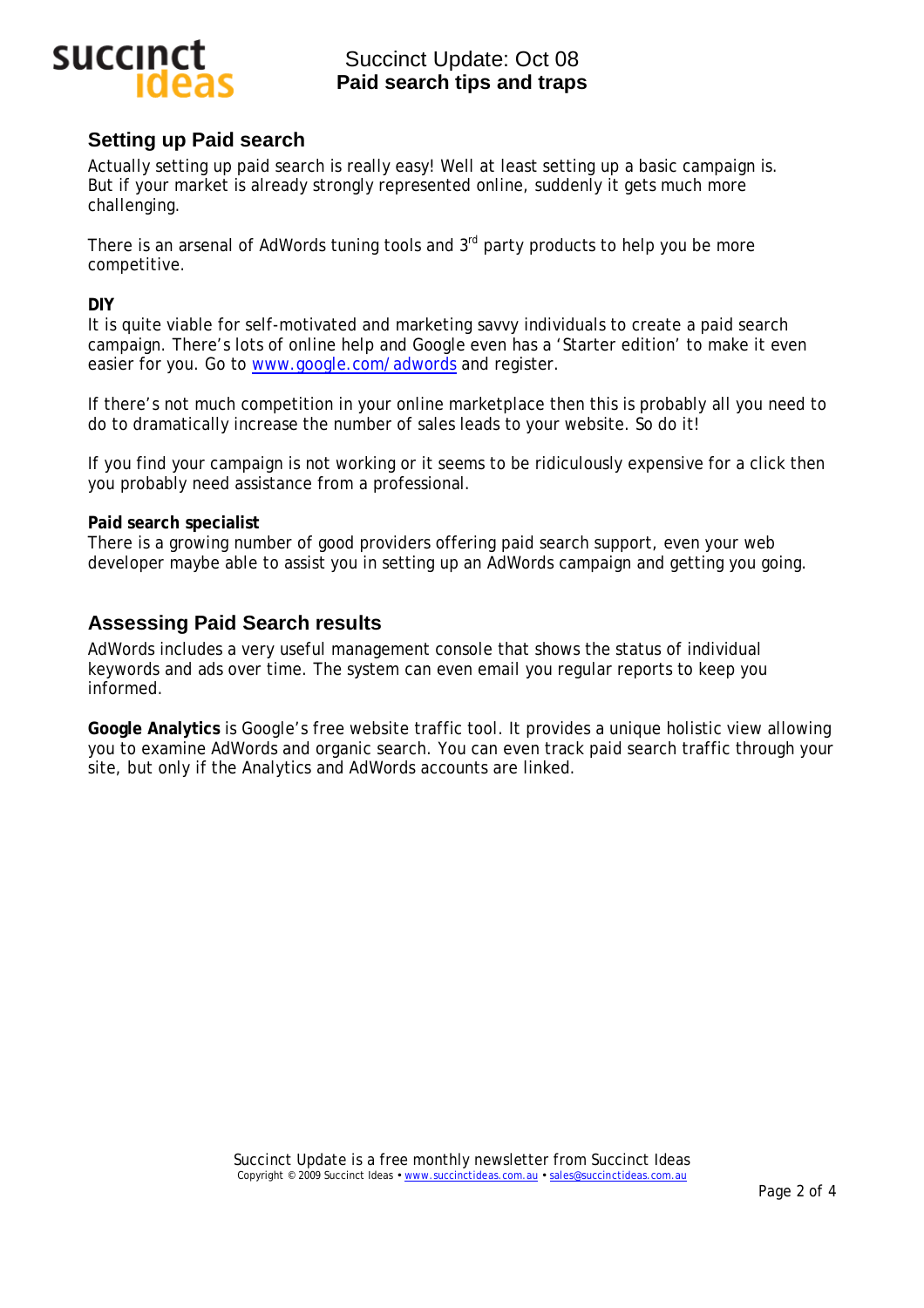

# **Paid Search traps**

• **Changing rules for paid search**

In an effort to improve its paid search 'relevance', Google is penalising paid search campaigns that have a poor *quality score* which mainly relates to the target website's *landing page.* 

This signals the end of the simple paid search campaign era and heralds the need for a broader internet marketing strategy that balances paid and organic search to avoid the penalty of inflated click prices.

## • **Bundled fees = poor information**

Paid search providers who bundle their service fee with click fees mask ROI information and so inhibit your ability to evaluate and tune individual keywords, or even the campaign.

### • **Fixed fee packages**

Paid search providers with fixed fee prices somewhat naively assume a constant keywords click price. You will either pay too much per click or the keywords will be under budgeted and therefore ineffectual.

## • **Analytics & AdWords linkage**

You need to link AdWords *to* Analytics to assess the quality of keywords and ads in your campaign. If your provider won't allow you access they are hiding something; most likely their profit margin for their bundled campaign.

# **Where to from here?**

**Research:** Your online marketplace.

Search for the generic terms that describe your offerings or the problem they solve in Google. See how many AdWords ads are displayed on the right hand side under 'sponsored links'. There are only eleven positions available so if they are already occupied then there's already competition for that keyword.

**Do it:** Set up a paid search campaign If you don't have time or the interest use a Paid Search provider or internet marketer.

**Measure:** Your website's performance Add Analytics to your website so you can critically examine its paid and organic performance

### **Assign:** Your website a **sales budget**

Treat your website like a sales person. Set a budget and demand results. Investigate why if it fails to meet the budget. You may have to invest to get results.